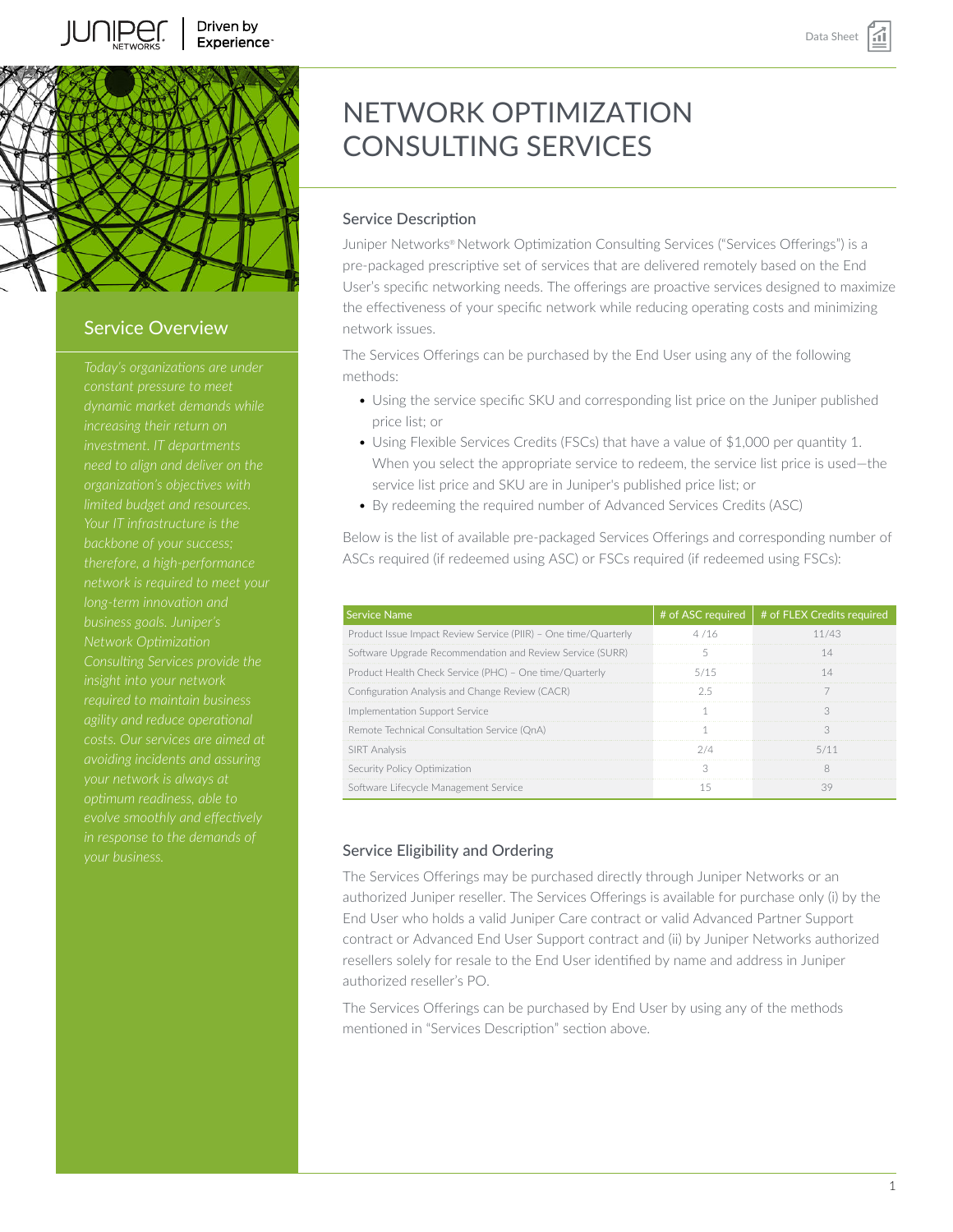# Software Lifecycle Management Service

Juniper Networks Software Lifecycle Management Service is an annual subscription for software release management that delivers a software selection methodology. The key deliverables are a named, designated, remote consulting engineer, a software selection process for the target software release, and ongoing monitoring of all new major and critical bugs that are impacting service during the subscription period. The service includes a virtual kick-off meeting and a final review meeting.

## Service Deliverables

- Virtual kick-off meeting and virtual final review meeting.
- Named, designated, remote consulting engineer.
- Software selection process that identifies software fixes for critical problem reports and expert review of the upgrade path and procedure.
- Ongoing monitoring of all new major and critical bugs.

## Service Specifications

The scope of the service is for one (1) target software release and one (1) network function during the contracted subscription term. For additional details such as scope, deliverables, eligibility, and exclusions, please refer to the corresponding Service Description Document: [www.juniper.net/content/dam/www/assets/service](https://www.juniper.net/content/dam/www/assets/service-descriptions/us/en/juniper-software-lifecycle-management-service.pdf)[descriptions/us/en/juniper-software-lifecycle-management](https://www.juniper.net/content/dam/www/assets/service-descriptions/us/en/juniper-software-lifecycle-management-service.pdf)[service.pdf](https://www.juniper.net/content/dam/www/assets/service-descriptions/us/en/juniper-software-lifecycle-management-service.pdf)

# Security Incident Response Team Analysis

Juniper Networks Security Incident Response Team (SIRT) provides a comprehensive in-depth analysis of security exposure based on the customer's network environment. The key deliverable is a custom report that includes network vulnerabilities, recommendations, and mitigation steps. The service includes a virtual kick-off meeting and a final review meeting.

### Service Deliverables

- Virtual kick-off meeting, in-depth analysis, custom report, and final review meeting.
- Comprehensive in-depth analysis of security exposure based on customer hardware, software, installation base, and configuration.
- Custom report includes network vulnerabilities, recommendations, and mitigation steps.

## Service Specifications

The scope of the service offers two options: delivered once for all announced SIRT vulnerabilities per Junos version per product family or delivered for each quarterly SIRT announcement per Junos version per product family over a twelve (12) month term.

For additional details such as scope, deliverables, eligibility, and exclusions, please refer to the corresponding Service Description Document: [https://www.juniper.net/content/dam/www/assets/](https://www.juniper.net/content/dam/www/assets/service-descriptions/us/en/juniper-security-incident-response-team-analysis.pdf) [service-descriptions/us/en/juniper-security-incident-response](https://www.juniper.net/content/dam/www/assets/service-descriptions/us/en/juniper-security-incident-response-team-analysis.pdf)[team-analysis.pdf.](https://www.juniper.net/content/dam/www/assets/service-descriptions/us/en/juniper-security-incident-response-team-analysis.pdf)

# Security Policy Optimization

Juniper Networks Security Policy Optimization provides a comprehensive in-depth analysis of the customer's security policy database to search for optimization opportunities. The key deliverables are a custom report that identifies duplicate database entries and overlapping address objects, and an optimization process with firewall commands. The service includes a virtual kickoff meeting and a final review meeting.

## Service Deliverables

- Virtual kick-off meeting, in-depth analysis, custom report, migration process, and final review meeting.
- Comprehensive in-depth analysis of the customer's security policy database using custom tools to search for optimization opportunities such as duplicate policies, shadow polices, and overlapping security policy objects.

### Service Specifications

The scope of the service includes delivery per configuration every quarter over a twelve (12) month term.

For additional details such as scope, deliverables, eligibility, and exclusions, please refer to the corresponding Service Description Document: [www.juniper.net/content/dam/www/assets/service](https://www.juniper.net/content/dam/www/assets/service-descriptions/us/en/juniper-security-policy-optimization.pdf)[descriptions/us/en/juniper-security-policy-optimization.pdf](https://www.juniper.net/content/dam/www/assets/service-descriptions/us/en/juniper-security-policy-optimization.pdf)

# Configuration Analysis and Change Review

Juniper Networks Configuration Analysis and Change Review Service provides a consultative review and analysis optimizing End User's network configuration based on a detailed understanding of an End User's network. The Juniper Network engineer will discuss End User's requirements in detail and apply their expertise and best practices on Juniper products, including Juniper methodology, to analyze the configuration and features.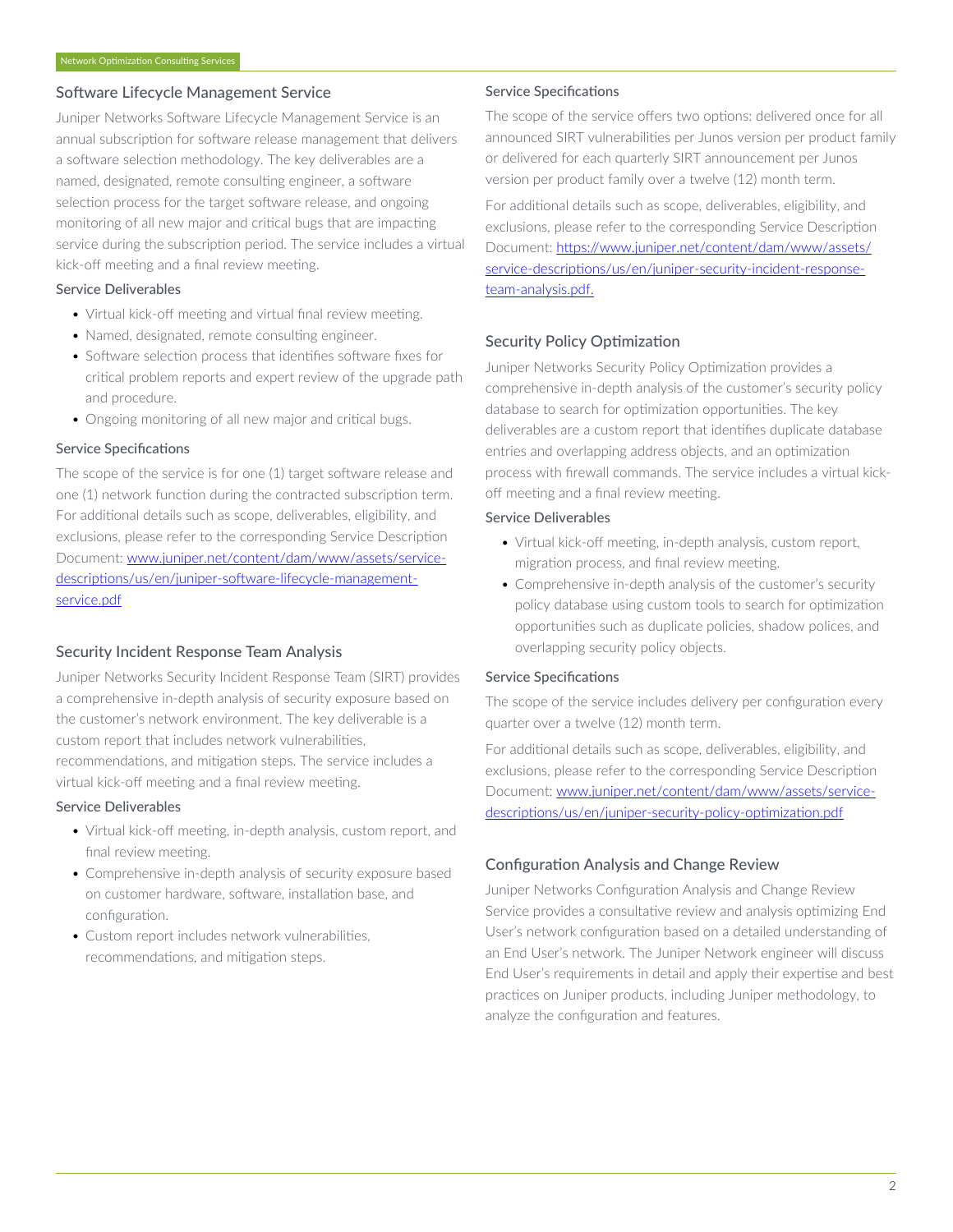#### Service Deliverables

- Product configuration review and analysis
- Meeting to discuss, understand, and validate the overall goals and requirements of your network
- Review of your network device configurations, which may include hardware inventory analysis, software configurations, and dependencies with respect to new features, configuration scaling, interface configuration, management setup for the system, and your configuration methodology
- Analysis of current configurations based on suggested Juniper Networks product configuration best practices; areas of focus may include configuration practices currently employed, Error logging configuration, dependencies with respect to target features, and End User's network configuration templates

#### Service Specifications

The scope of this service is limited to up to two (2) configuration templates and to one (1) Juniper Networks products family.

For additional details such as scope, deliverables, eligibility and exclusions, please refer to corresponding Service Description Document: [www.juniper.net/content/dam/www/assets/](https://www.juniper.net/content/dam/www/assets/datasheets/us/en/services/network-optimization-consulting-services.pdf) [datasheets/us/en/services/network-optimization-consulting](https://www.juniper.net/content/dam/www/assets/datasheets/us/en/services/network-optimization-consulting-services.pdf)[services.pdf](https://www.juniper.net/content/dam/www/assets/datasheets/us/en/services/network-optimization-consulting-services.pdf)

## Product Issue Impact Review Service

Juniper Networks Product Issue Impact Review Service provides a detailed analysis of hardware and software defects found in the field that match your network profile to help you determine the potential impact and risk for your network.

## Service Deliverables

- Analysis of the defects identified in the Product Issue Impact Report that matches your deployed network profile and the potential level of exposure to the network based on your specific business and networking requirements
- Assessment of the probability that you may encounter the reported defects on your network
- Proactive recommendations on the course of action you should take regarding the reported defects to avoid potential problems

Juniper will also provide a consolidated report on product issues and impact analysis.

#### Service Specifications

The scope of this service is limited to one (1) report and is determined by unique combination of hardware platform, configuration technology functions (e.g., BNG, Core and Edge or Others) and target software version.

For additional details such as scope, deliverables, eligibility and exclusions, please refer to corresponding Service Description Document: [https://www.juniper.net/content/dam/www/assets/](https://www.juniper.net/content/dam/www/assets/service-descriptions/us/en/product-issue-impact-review.pdf) [service-descriptions/us/en/product-issue-impact-review.pdf](https://www.juniper.net/content/dam/www/assets/service-descriptions/us/en/product-issue-impact-review.pdf).

#### Software Upgrade Recommendation and Review Service

Juniper Networks Software Upgrade Recommendation and Review Service provides an expert review of your software requirements, assessment of software upgrade risk, analysis of potential impact on your network, and recommendations on a target software release that can best meet your requirements.

## Service Deliverables

#### **Software upgrade requirements assessment:**

Review of current conditions, problem history, and feature requirements for your network infrastructure to provide a target software release assessment. This assessment may include existing hardware and software inventory, existing feature use and future feature requirements, performance and high availability requirements, previous cases and problems reported, and latest network infrastructure design or services changes.

#### **Software release analysis:**

- Review of target software release with information about any additional software features included in the target release such as operating features, redundancy features, configuration features, other features, and any default behavior and syntax changes in the target release.
- Provide information about software bugs found in the field that match the target release and your network profile. This information includes a description of the problem, impact, known trigger for the problem, and a proposed solution or any known workarounds that may alleviate or help to prevent the problem.
- In-depth analysis of the identified software bugs in the target release and of the potential level of exposure on the network based on your specific business and networking requirements.
- Assessment of the probability that you may encounter the reported bugs on your network and recommendations regarding the course of action to avoid potential problems.

## **Software upgrade recommendations:**

Consolidated report containing the software upgrade requirements assessment, target software analysis, and any recommended changes and improvements.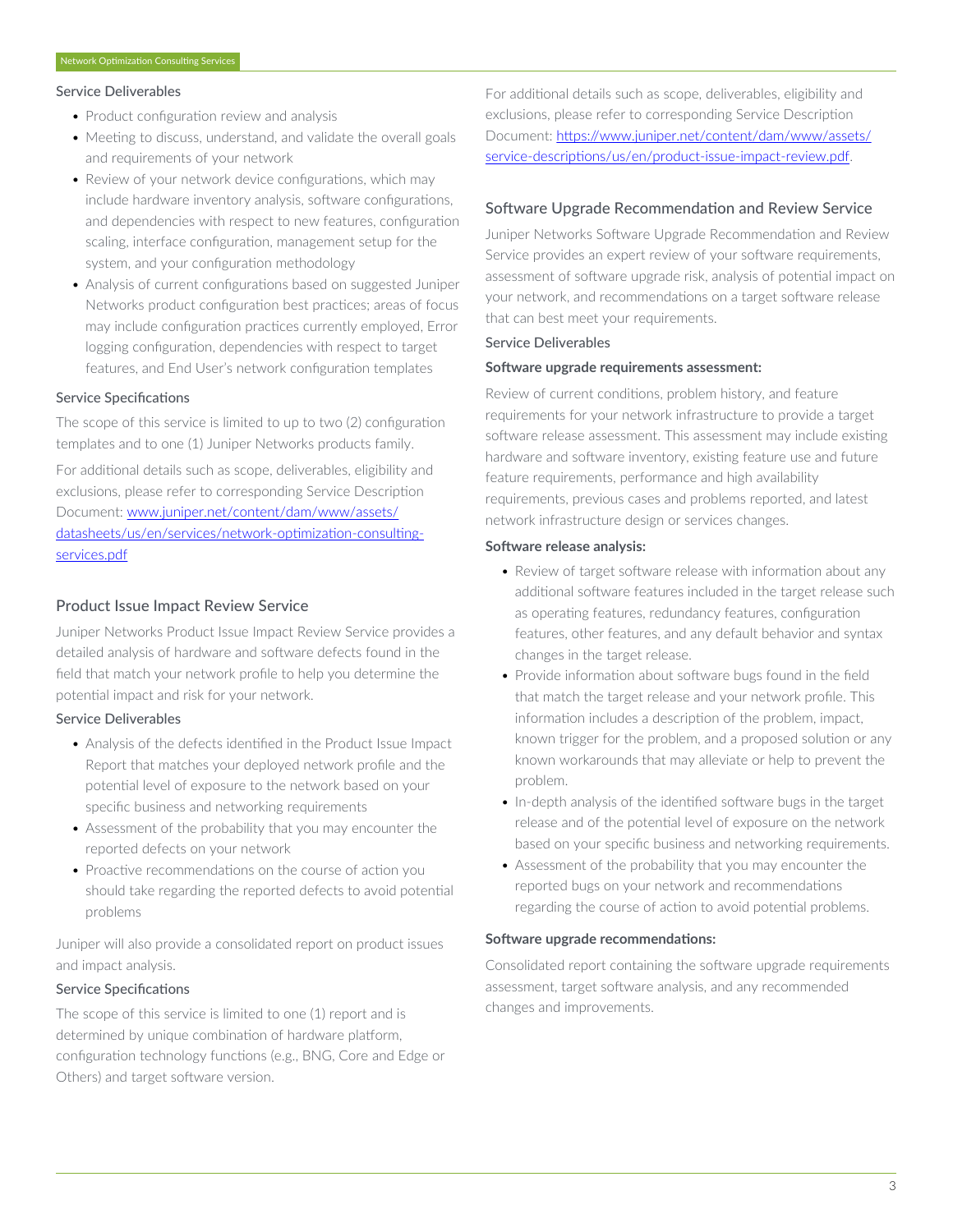## Service Specifications

The scope of this service is limited to one (1) report and is determined by unique combination of hardware platform, configuration technology functions (e.g., BNG, Core and Edge or Others) and target software version.

For additional details such as scope, deliverables, eligibility and exclusions, please refer to corresponding Service Description Document: [https://www.juniper.net/content/dam/www/assets/](https://www.juniper.net/content/dam/www/assets/service-descriptions/us/en/software-upgrade-recommendation-and-review.pdf) [service-descriptions/us/en/software-upgrade-recommendation](https://www.juniper.net/content/dam/www/assets/service-descriptions/us/en/software-upgrade-recommendation-and-review.pdf)[and-review.pdf](https://www.juniper.net/content/dam/www/assets/service-descriptions/us/en/software-upgrade-recommendation-and-review.pdf)

# Product Health Check Service

Juniper Networks Product Health Check Service uses sampling data from targeted Juniper devices on your network to check key indicators of device health and utilization. This helps determine if products are maintaining performance expectations based on Juniper recommended best practices. The service focuses on identifying potential malfunctioning hardware components, dormant problems, any abnormalities in the trend data for potential improvement, and any other performance related issues. Juniper engineers will analyze your data and provide recommended actions to help identify potential risks and issues with your Juniper products before they impact your network, and to proactively improve network performance.

#### Service Deliverables

## **Data device collection and analysis:**

Analyze the findings to determine areas of improvement. The collected key device health indicators will be analyzed to identify potential problem areas. Examples of the collected data include CPU and memory utilization, task memory, chassis and system alarms, packet forward engine traffic, error check and Routing and Switching Table check. Provide information on critical issues that are found along with recommended available workaround solutions and assist Juniper Networks Technical Assistance Center (JTAC) on issue resolution.

### **Optimization recommendation:**

Juniper will recommend solutions based on recognized best practices to resolve the identified problem areas and optimize your network's health and utilization. Performance trends will be identified along with recommendations on the respective areas for improvement. A written report will be submitted, and Juniper engineers will review the findings with you in a conference call.

# **Service Specifications**

The scope of this service is limited to one (1) report and is determined by unique combination of hardware platform,

configuration technology functions (e.g., BNG, Core and Edge or Others) and target software version.

For additional details such as scope, deliverables, eligibility and exclusions, please refer to corresponding Service Description Document: [https://www.juniper.net/content/dam/www/assets/](https://www.juniper.net/content/dam/www/assets/service-descriptions/us/en/product-health-check.pdf) [service-descriptions/us/en/product-health-check.pdf](https://www.juniper.net/content/dam/www/assets/service-descriptions/us/en/product-health-check.pdf).

# Implementation Support Service Service Deliverables

Juniper Networks Product Issue Impact Review Service provides remote engineering assistance for critical network changes such as migration, software upgrades, and feature rollout. The Juniper Networks engineer will work with the End User to identify the information about the network change implementation via knowledge transfer and will be able to assist by analyzing events experienced during the change and providing recommendations.

#### **Network change implementation**

Juniper Networks' engineers are available during the network change implementation process to assist you with any questions, concerns, or problems during the migration.

#### **Post network change review**

Juniper Networks' engineers will discuss the network change with you to assess the success and, if appropriate, possible areas of improvement following changes.

#### Service Specifications

The scope of the service is limited to one (1) maintenance window (max continuous up to five (5) hours) during any 24- hour period.

For additional details such as scope, deliverables, eligibility and exclusions, please refer to corresponding Service Description Document: [https://www.juniper.net/content/dam/www/assets/](https://www.juniper.net/content/dam/www/assets/service-descriptions/us/en/implementation-support-service.pdf) [service-descriptions/us/en/implementation-support-service.pdf.](https://www.juniper.net/content/dam/www/assets/service-descriptions/us/en/implementation-support-service.pdf)

# Remote Technical Consultation Service (QnA) Service Deliverables

This service provides End User with access to Juniper engineer who will provide technical advice or help address any in-depth questions relating to the reports or recommendations delivered to the End User as a result of the delivery of any standard pre-packed Services Offerings.

#### Service Specifications

The scope of the service is limited up to five (5) hours of consulting time relating to any of the pre-packaged Standard Services Offering already delivered to the End User.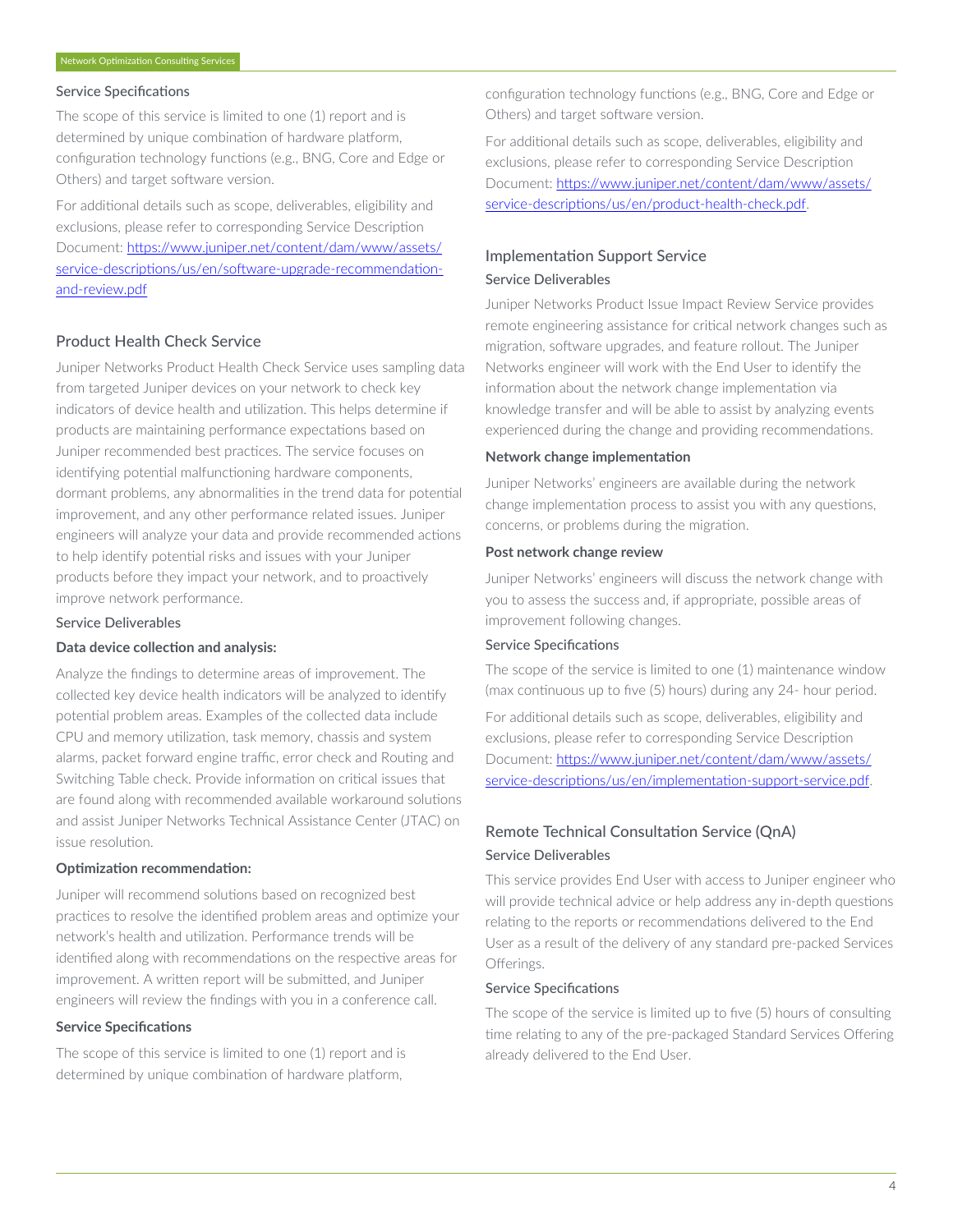# Network Optimization Consulting Services

# Features and Benefits

| Feature                                                                 | <b>Feature Description</b>                                                                                                                                                                                                                                                                                                 | <b>Benefits</b>                                                                                                                                                                                                                                                                                                                                                                                                   |  |  |
|-------------------------------------------------------------------------|----------------------------------------------------------------------------------------------------------------------------------------------------------------------------------------------------------------------------------------------------------------------------------------------------------------------------|-------------------------------------------------------------------------------------------------------------------------------------------------------------------------------------------------------------------------------------------------------------------------------------------------------------------------------------------------------------------------------------------------------------------|--|--|
| Software Lifecycle Management Service                                   |                                                                                                                                                                                                                                                                                                                            |                                                                                                                                                                                                                                                                                                                                                                                                                   |  |  |
| Assigned resource                                                       | A named remote consulting engineer is designated to assist with the entire<br>software selection process, end-to-end.                                                                                                                                                                                                      | Provides collaboration, guidance, and confidence that the project will be<br>delivered on time and within budget.                                                                                                                                                                                                                                                                                                 |  |  |
|                                                                         | Software selection methodology Juniper consultant leads comprehensive software selection process,<br>identifies software fixes for critical problem reports that need to be included<br>in the target release, and reviews the upgrade path and procedure.                                                                 | Simplifies the release management process. Makes upgrades easier to<br>implement. Enables faster time to market and more accurate rollout planning.<br>Reduces risk and exposure to bugs.                                                                                                                                                                                                                         |  |  |
| <b>Ongoing monitoring</b>                                               | Juniper monitors all new major and critical bugs that impact service during<br>the contracted subscription period.                                                                                                                                                                                                         | Provides ongoing assurance that the target release is valid and accurate.                                                                                                                                                                                                                                                                                                                                         |  |  |
| <b>SIRT Analysis Service</b>                                            |                                                                                                                                                                                                                                                                                                                            |                                                                                                                                                                                                                                                                                                                                                                                                                   |  |  |
| In-depth analysis                                                       | Using a proprietary tool, Juniper engineers conduct a comprehensive<br>analysis of security exposure based on the customer's hardware, software<br>installation base, and configuration.                                                                                                                                   | Minimize risk and downtime to keep the network running in a steady<br>operating state.                                                                                                                                                                                                                                                                                                                            |  |  |
| <b>Custom report</b>                                                    | Juniper engineers report on vulnerabilities that may impact the network<br>environment. The report includes mitigation strategies, recommends ways to vulnerabilities that are specific to the customer's network.<br>work around the vulnerabilities, and suggests Junos code versions to address<br>the vulnerabilities. | Frees up valuable time for network engineers by focusing only on                                                                                                                                                                                                                                                                                                                                                  |  |  |
| Security Policy Optimization Service                                    |                                                                                                                                                                                                                                                                                                                            |                                                                                                                                                                                                                                                                                                                                                                                                                   |  |  |
| In-depth analysis                                                       | Juniper engineers perform an in-depth analysis of the customer's existing<br>security policy configuration(s). Analysis covers global address book,<br>applications, and security policies.                                                                                                                                | Increase the effectiveness of security policies to ensure healthy firewall<br>performance.                                                                                                                                                                                                                                                                                                                        |  |  |
| Custom report                                                           | Juniper engineers identify duplicate database entries and overlapping<br>address objects, share best practices for policy enforcement, and offer<br>advice to increase overall security levels. Customers learn how to improve<br>device performance and reduce administration.                                            | Document advice and guidance to ensure firewall performance and keep the<br>networking operating in a steady, reliable state.                                                                                                                                                                                                                                                                                     |  |  |
| <b>Optimization process</b>                                             | Juniper engineers add new firewall commands to the new policy database,<br>along with justifications for each recommended change.                                                                                                                                                                                          | Reduce risk to ensure a smooth migration to the new database.                                                                                                                                                                                                                                                                                                                                                     |  |  |
| Configuration Analysis and Change Review Service                        |                                                                                                                                                                                                                                                                                                                            |                                                                                                                                                                                                                                                                                                                                                                                                                   |  |  |
| Product configuration review<br>and analysis                            | Juniper engineers review and analyze the configuration based on your<br>specified overall requirements to determine whether the current<br>configuration is consistent with best practices for configuring and deploying<br>a specific Juniper Networks product.                                                           | Leverage Juniper's unique network expertise to avoid the time and expense of<br>implementing configuration changes that are not optimal for your network<br>and business requirements.                                                                                                                                                                                                                            |  |  |
| Recommendations on product<br>configuration changes and<br>optimization | Juniper engineers provide tailored recommendations in the form of<br>configuration changes, methodologies, and best practices.                                                                                                                                                                                             | Minimize the OpEx opportunity cost normally incurred with configuration<br>changes by properly implementing configurations recommended by Juniper<br>experts who not only understand Juniper's products better than anyone, but<br>who have taken the time to carefully understand your unique business<br>requirements and network infrastructure.                                                               |  |  |
| <b>Implementation Support Service</b>                                   |                                                                                                                                                                                                                                                                                                                            |                                                                                                                                                                                                                                                                                                                                                                                                                   |  |  |
| Network change<br>implementation technical<br>consultation              | Juniper engineers are available during the network change implementation<br>process to assist you with any questions, concerns, or problems during the<br>migration.                                                                                                                                                       | Leverage Juniper's award-winning network support expertise to avoid the<br>time and expense of migration implementation that is not optimal for your<br>network and business requirements.                                                                                                                                                                                                                        |  |  |
| Post network change review                                              | Juniper engineers discuss the network change with you to assess the<br>success and, if appropriate, possible areas of improvement following<br>changes.                                                                                                                                                                    | Minimize the OpEx opportunity cost normally incurred with a suboptimal<br>migration implementation by taking advantage of the award-winning support<br>expertise and best practices from Juniper engineers. Juniper's networking<br>experts understand Juniper 's products better than anyone and have taken the<br>time to carefully understand your unique business requirements and network<br>intrastructure. |  |  |
| Product Issue Impact Review Service                                     |                                                                                                                                                                                                                                                                                                                            |                                                                                                                                                                                                                                                                                                                                                                                                                   |  |  |
| In-depth product issue impact<br>review and recommendations             | Juniper engineers evaluate the defects that match your deployed network<br>profile and provide assessment and recommendations regarding the<br>potential network impact and risk based on your specific business and<br>networking requirements.                                                                           | Accurately assess both the risk and probability of your network's exposure to<br>known defects, and proactively make recommendation to avoid potential<br>issues or minimize the impact.<br>Allows for careful and informed preemptive operation of your network<br>infrastructure.                                                                                                                               |  |  |
| Software Upgrade Recommendation and Review Service                      |                                                                                                                                                                                                                                                                                                                            |                                                                                                                                                                                                                                                                                                                                                                                                                   |  |  |
| assessment                                                              | Software upgrade requirements Juniper engineers review your network change methods and procedures and Leverage Juniper's industry recognized network expertise and best practices<br>your acceptance test plan to identify areas of improvement.                                                                           | to avoid the time and expense of creating a migration plan that is not optimal<br>for your network and business requirements.                                                                                                                                                                                                                                                                                     |  |  |
| Software release analysis                                               | Juniper engineers analyze the targeted software release to determine the<br>potential impact on your network.                                                                                                                                                                                                              | Leverage Juniper's unparalleled network expertise to avoid the time and<br>expense of implementing a software release that isn't optimal for your<br>network and business requirements.                                                                                                                                                                                                                           |  |  |
| Software upgrade<br>recommendations                                     | Juniper engineers provide software upgrade recommendations based on the<br>target software release analysis.                                                                                                                                                                                                               | Minimize the OpEx opportunity cost normally incurred with software<br>upgrades by implementing the optimal software release recommended by<br>Juniper experts who not only understand Juniper's products better than<br>anyone, but who have taken the time to carefully understand your unique<br>business requirements and network infrastructure.                                                              |  |  |